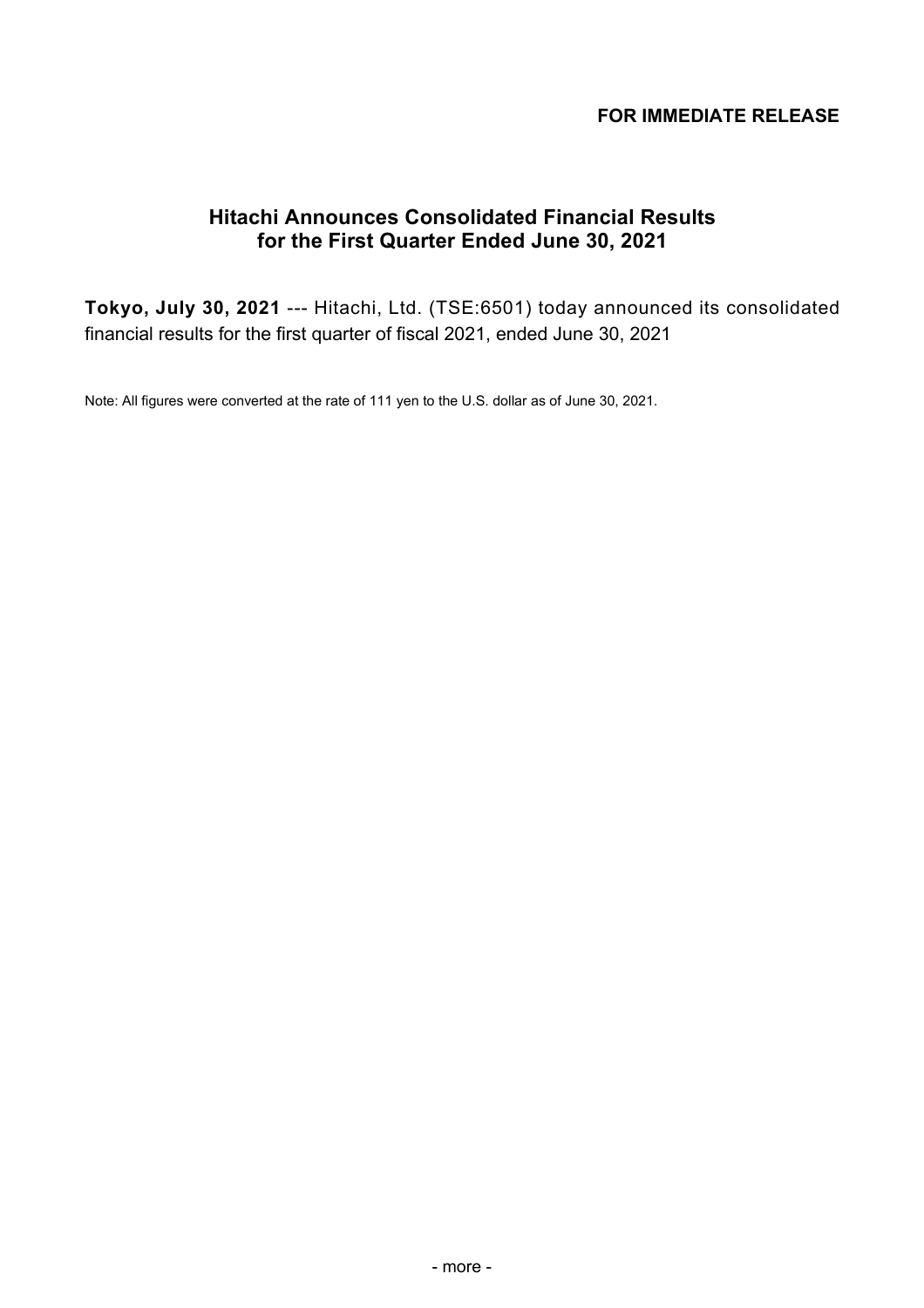### **Summary**

|                                                                     | Three months ended June 30 |                 |         |                             |  |  |
|---------------------------------------------------------------------|----------------------------|-----------------|---------|-----------------------------|--|--|
|                                                                     |                            | Billions of yen | (B)/(A) | Millions of<br>U.S. dollars |  |  |
|                                                                     | 2020(A)                    | 2021(B)         | (% )    | 2021                        |  |  |
| 1. Revenues                                                         | 1,594.2                    | 2,367.4         | 148     | 21,328                      |  |  |
| 2. Adjusted operating income                                        | 58.3                       | 130.4           | 224     | 1,176                       |  |  |
| 3. EBIT<br>(Earnings before interest and taxes)                     | 340.4                      | 168.6           | 50      | 1,520                       |  |  |
| 4. Income from continuing operations,<br>before income taxes        | 339.7                      | 166.8           | 49      | 1,503                       |  |  |
| 5. Net income                                                       | 226.4                      | 136.9           | 60      | 1,234                       |  |  |
| 6. Net income attributable to<br>Hitachi, Ltd. stockholders         | 223.2                      | 122.2           | 55      | 1,101                       |  |  |
| 7. Earnings per share attributable to<br>Hitachi, Ltd. stockholders | (Yen)                      | (Yen)           |         | (U.S.Dollars)               |  |  |
| <b>Basic</b>                                                        | 231.13                     | 126.49          | 55      | 1.14                        |  |  |
| <b>Diluted</b>                                                      | 230.86                     | 126.33          | 55      | 1.14                        |  |  |

Notes: 1. The Company's consolidated financial statements are prepared based on IFRS.

2. "Adjusted operating income" is presented as revenues less cost of sales as well as selling, general and administrative expenses.

3. "EBIT" is presented as income from continuing operations, before income taxes less interest income plus interest charges.

4. The figures are for 865 consolidated subsidiaries and 274 equity-method associates and joint ventures.

5. A part of the thermal power generation systems business is classified as discontinued operations in accordance with the provision of IFRS 5, "Non-current Assets Held for Sale and Discontinued Operations," which was not transferred to Mitsubishi Hitachi Power Systems, Ltd. (currently Mitsubishi Power, Ltd.) for the business integration in the thermal power generation systems with Mitsubishi Heavy Industries, Ltd. The results of the discontinued operations are reported separately from continuing operations.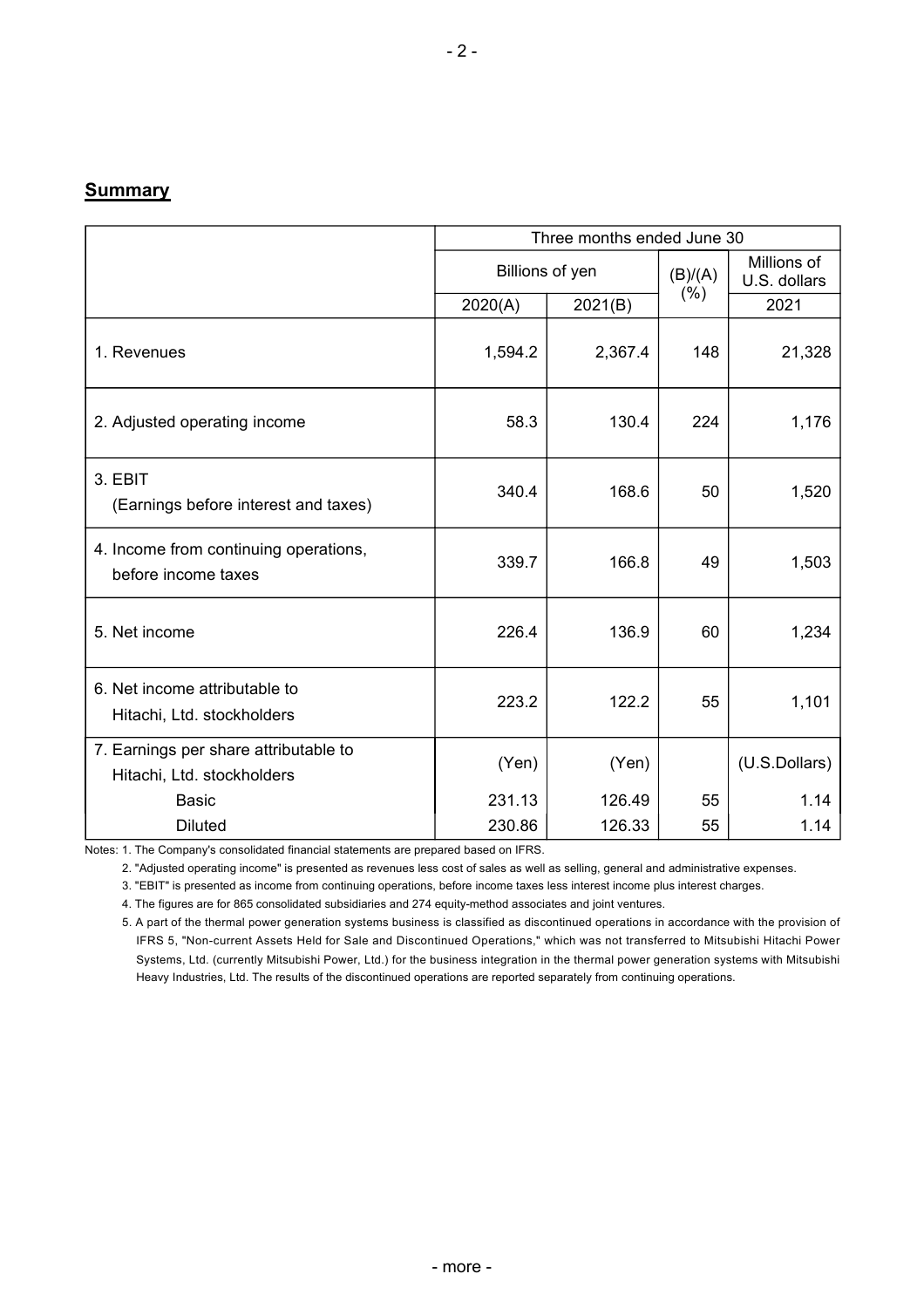### **Condensed Quarterly Consolidated Statement of Profit or Loss**

|                                                              | Three months ended June 30 |             |         |                          |  |
|--------------------------------------------------------------|----------------------------|-------------|---------|--------------------------|--|
|                                                              | Millions of yen            |             | (B)/(A) | Millions of U.S. dollars |  |
|                                                              | 2020(A)                    | 2021 (B)    | (% )    | 2021                     |  |
| Revenues                                                     | 1,594,277                  | 2,367,437   | 148     | 21,328                   |  |
| Cost of sales                                                | (1, 179, 428)              | (1,790,670) | 152     | (16, 132)                |  |
| Gross profit                                                 | 414,849                    | 576,767     | 139     | 5,196                    |  |
| Selling, general and administrative expenses                 | (356, 479)                 | (446, 284)  | 125     | (4,021)                  |  |
| Adjusted operating income                                    | 58,370                     | 130,483     | 224     | 1,176                    |  |
| Other income                                                 | 284,154                    | 37,149      | 13      | 335                      |  |
| Other expenses                                               | (15, 126)                  | (10, 833)   | 72      | (98)                     |  |
| Financial income                                             | 2,237                      | 2,538       | 113     | 23                       |  |
| <b>Financial expenses</b>                                    | (754)                      | (2, 547)    | 338     | (23)                     |  |
| Share of profits (losses) of investments accounted for using | 11,537                     | 11,880      | 103     | 107                      |  |
| the equity method                                            |                            |             |         |                          |  |
| EBIT (Earnings before interest and taxes)                    | 340,418                    | 168,670     | 50      | 1,520                    |  |
| Interest income                                              | 3,656                      | 4,639       | 127     | 42                       |  |
| Interest charges                                             | (4, 365)                   | (6, 454)    | 148     | (58)                     |  |
| Income from continuing operations, before income taxes       | 339,709                    | 166,855     | 49      | 1,503                    |  |
| Income taxes                                                 | (112, 881)                 | (29,906)    | 26      | (269)                    |  |
| Income from continuing operations                            | 226,828                    | 136,949     | 60      | 1,234                    |  |
| Income (loss) from discontinued operations                   | (337)                      | 0           |         | $\Omega$                 |  |
| Net income                                                   | 226,491                    | 136,949     | 60      | 1,234                    |  |
| Net income attributable to:                                  |                            |             |         |                          |  |
| Hitachi, Ltd. stockholders                                   | 223,251                    | 122,231     | 55      | 1,101                    |  |
| Non-controlling interests                                    | 3,240                      | 14,718      | 454     | 133                      |  |
| Earnings per share from continuing operations,               |                            |             |         |                          |  |
| attributable to Hitachi, Ltd. stockholders                   | Yen                        | Yen         |         | U.S.Dollars              |  |
| Basic                                                        | 231.48                     | 126.49      | 55      | 1.14                     |  |
| <b>Diluted</b>                                               | 231.21                     | 126.33      | 55      | 1.14                     |  |
| Earnings per share attributable to Hitachi, Ltd.             |                            |             |         |                          |  |
| stockholders                                                 | Yen                        | Yen         |         | U.S.Dollars              |  |
| <b>Basic</b>                                                 | 231.13                     | 126.49      | 55      | 1.14                     |  |
| <b>Diluted</b>                                               | 230.86                     | 126.33      | 55      | 1.14                     |  |

### **Condensed Quarterly Consolidated Statement of Comprehensive Income**

|                                                                       | Three months ended June 30 |           |         |                          |  |  |
|-----------------------------------------------------------------------|----------------------------|-----------|---------|--------------------------|--|--|
|                                                                       | Millions of yen            |           | (B)/(A) | Millions of U.S. dollars |  |  |
|                                                                       | 2020(A)                    | 2021 (B)  | (% )    | 2021                     |  |  |
| Net income                                                            | 226,491                    | 136.949   | 60      | 1,234                    |  |  |
| Other comprehensive income (OCI)                                      |                            |           |         |                          |  |  |
| Items not to be reclassified into net income                          |                            |           |         |                          |  |  |
| Net changes in financial assets measured at<br>fair value through OCI | 17,462                     | (15, 348) |         | (138)                    |  |  |
| Remeasurements of defined benefit plans                               |                            |           |         |                          |  |  |
| Share of OCI of investments accounted for<br>using the equity method  | 39                         | (248)     |         | (2)                      |  |  |
| Total items not to be reclassified into net income                    | 17,501                     | (15, 596) |         | (141)                    |  |  |
| Items that can be reclassified into net income                        |                            |           |         |                          |  |  |
| Foreign currency translation adjustments                              | 11,015                     | 6,462     | 59      | 58                       |  |  |
| Net changes in cash flow hedges                                       | 1,173                      | 6,714     | 572     | 60                       |  |  |
| Share of OCI of investments accounted for<br>using the equity method  | (4,862)                    | 10,696    |         | 96                       |  |  |
| Total items that can be reclassified into net income                  | 7,326                      | 23,872    | 326     | 215                      |  |  |
| Other comprehensive income (OCI)                                      | 24,827                     | 8,276     | 33      | 75                       |  |  |
| Comprehensive income                                                  | 251,318                    | 145,225   | 58      | 1,308                    |  |  |
| Comprehensive income attributable to:                                 |                            |           |         |                          |  |  |
| Hitachi, Ltd. stockholders                                            | 242,291                    | 127,022   | 52      | 1,144                    |  |  |
| Non-controlling interests                                             | 9,027                      | 18,203    | 202     | 164                      |  |  |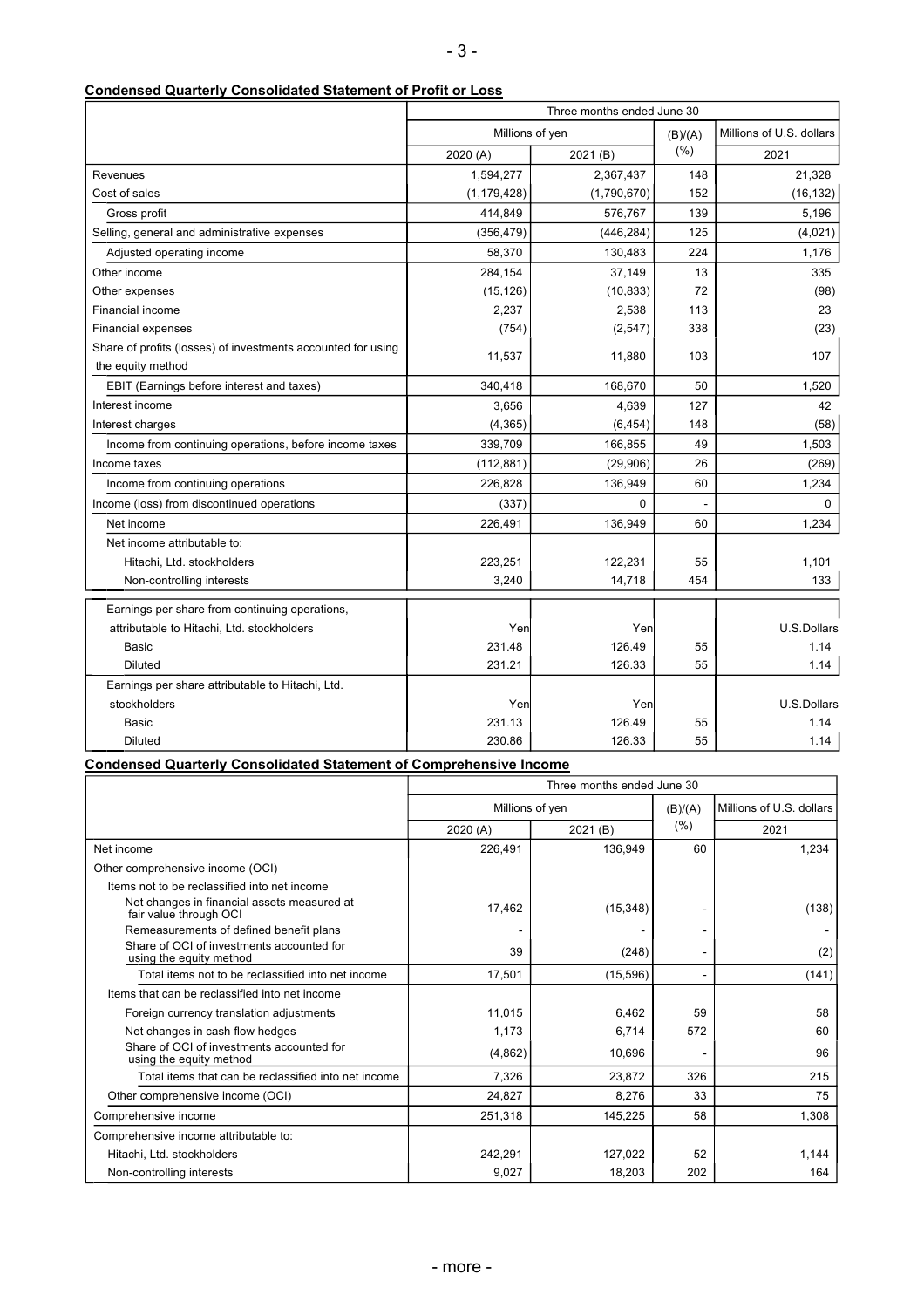| <b>Condensed Quarterly Consolidated Statement of Financial Position</b> |
|-------------------------------------------------------------------------|
|                                                                         |

|                                                      |                             | Millions of yen            |            | Millions of<br>U.S. dollars |
|------------------------------------------------------|-----------------------------|----------------------------|------------|-----------------------------|
|                                                      | As of March 31,<br>2021 (A) | As of June 30,<br>2021 (B) | $(B)-(A)$  | As of June 30,<br>2021      |
| Assets                                               |                             |                            |            |                             |
| <b>Current assets</b>                                |                             |                            |            |                             |
| Cash and cash equivalents                            | 1,015,886                   | 1,161,989                  | 146,103    | 10,468                      |
| Trade receivables and contract assets                | 2,734,476                   | 2,492,827                  | (241, 649) | 22,458                      |
| Inventories                                          | 1,653,395                   | 1,797,475                  | 144,080    | 16,193                      |
| Investments in securities and other financial assets | 328,153                     | 328,749                    | 596        | 2,962                       |
| Other current assets                                 | 211,390                     | 247,387                    | 35,997     | 2,229                       |
| <b>Total Current assets</b>                          | 5,943,300                   | 6,028,427                  | 85,127     | 54,310                      |
| Non-current assets                                   |                             |                            |            |                             |
| Investments accounted for using the equity method    | 472,105                     | 360,774                    | (111, 331) | 3,250                       |
| Investments in securities and other financial assets | 534,324                     | 604,932                    | 70,608     | 5,450                       |
| Property, plant and equipment                        | 2,408,887                   | 2,401,683                  | (7, 204)   | 21,637                      |
| Goodwill                                             | 1,161,210                   | 1,166,273                  | 5,063      | 10,507                      |
| Other intangible assets                              | 964,830                     | 958,521                    | (6,309)    | 8,635                       |
| Other non-current assets                             | 368,197                     | 379,136                    | 10,939     | 3,416                       |
| <b>Total Non-current assets</b>                      | 5,909,553                   | 5,871,319                  | (38, 234)  | 52,895                      |
| <b>Total Assets</b>                                  | 11,852,853                  | 11,899,746                 | 46,893     | 107,205                     |
|                                                      |                             |                            |            |                             |
| Liabilities                                          |                             |                            |            |                             |
| <b>Current liabilities</b>                           |                             |                            |            |                             |
| Short-term debt                                      | 416,635                     | 563,923                    | 147,288    | 5,080                       |
| Current portion of long-term debt                    | 274,392                     | 327,089                    | 52,697     | 2,947                       |
| Other financial liabilities                          | 288,973                     | 328,872                    | 39,899     | 2,963                       |
| Trade payables                                       | 1,515,954                   | 1,516,184                  | 230        | 13,659                      |
| Accrued expenses                                     | 698,553                     | 555,840                    | (142, 713) | 5,008                       |
| <b>Contract liabilities</b>                          | 933,844                     | 1,000,091                  | 66,247     | 9,010                       |
| Other current liabilities                            | 468,579                     | 387,017                    | (81, 562)  | 3,487                       |
| <b>Total Current liabilities</b>                     | 4,596,930                   | 4,679,016                  | 82,086     | 42,153                      |
| Non-current liabilities                              |                             |                            |            |                             |
| Long-term debt                                       | 1,706,329                   | 1,640,981                  | (65, 348)  | 14,784                      |
| Retirement and severance benefits                    | 433,954                     | 430,773                    | (3, 181)   | 3,881                       |
| Other non-current liabilities                        | 657,408                     | 645,869                    | (11, 539)  | 5,819                       |
| <b>Total Non-current liabilities</b>                 | 2,797,691                   | 2,717,623                  | (80,068)   | 24,483                      |
| <b>Total Liabilities</b>                             | 7,394,621                   | 7,396,639                  | 2,018      | 66,636                      |
| Equity                                               |                             |                            |            |                             |
| Hitachi, Ltd. stockholders' equity                   |                             |                            |            |                             |
| Common stock                                         | 460,790                     | 461,731                    | 941        | 4,160                       |
| Capital surplus                                      | 84,040                      | 75,351                     | (8,689)    | 679                         |
| Retained earnings                                    | 2,710,604                   | 2,785,441                  | 74,837     | 25,094                      |
| Accumulated other comprehensive income               | 273,561                     | 274,300                    | 739        | 2,471                       |
| (Foreign currency translation adjustments)           | 110,727                     | 114,490                    | 3,763      | 1,031                       |
| (Remeasurements of defined benefit plans)            | 80,300                      | 79,243                     | (1,057)    | 714                         |
| (Net changes in financial assets                     |                             |                            |            |                             |
| measured at fair value through OCI)                  | 135,022                     | 114,572                    | (20, 450)  | 1,032                       |
| (Net changes in cash flow hedges)                    | (52, 488)                   | (34,005)                   | 18,483     | (306)                       |
| Treasury stock, at cost                              | (3, 493)                    | (2,820)                    | 673        | (25)                        |
| Total Hitachi, Ltd. stockholders' equity             | 3,525,502                   | 3,594,003                  | 68,501     | 32,378                      |
| Non-controlling interests                            | 932,730                     | 909,104                    | (23, 626)  | 8,190                       |
| <b>Total Equity</b>                                  | 4,458,232                   | 4,503,107                  | 44,875     | 40,569                      |
| <b>Total Liabilities and Equity</b>                  | 11,852,853                  | 11,899,746                 | 46,893     | 107,205                     |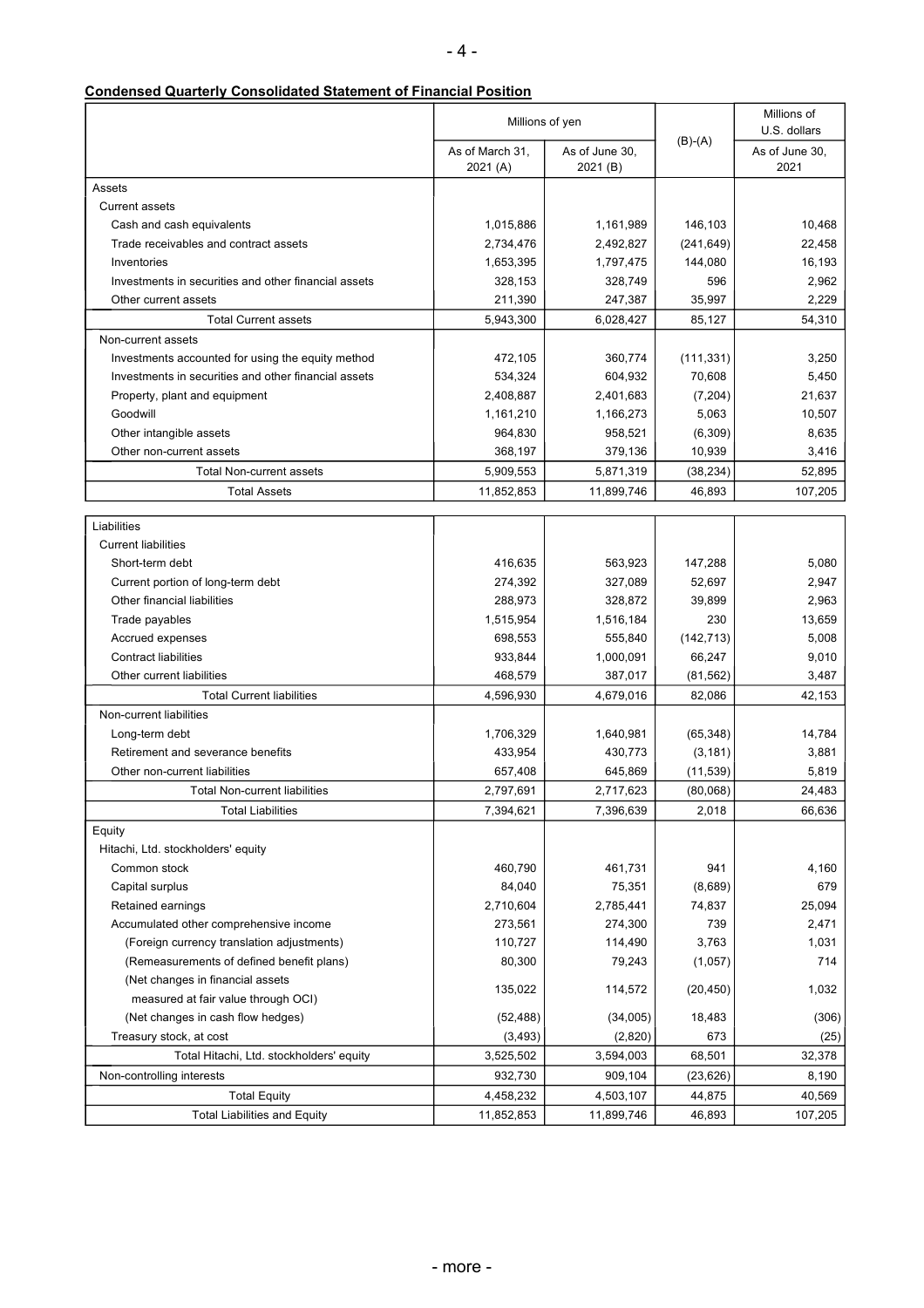## **Condensed Quarterly Consolidated Statement of Changes in Equity**

**F** 

|                                                         |                                  |                    |                      |                                                 |                               |                                                   |                                  | Millions of yen |  |
|---------------------------------------------------------|----------------------------------|--------------------|----------------------|-------------------------------------------------|-------------------------------|---------------------------------------------------|----------------------------------|-----------------|--|
|                                                         | Three months ended June 30, 2020 |                    |                      |                                                 |                               |                                                   |                                  |                 |  |
|                                                         | Common<br>stock                  | Capital<br>surplus | Retained<br>earnings | Accumulated<br>other<br>comprehensive<br>income | Treasury<br>stock,<br>at cost | Total<br>Hitachi, Ltd.<br>stockholders'<br>equity | Non-<br>controlling<br>interests | Total equity    |  |
| Balance at beginning of period                          | 459,862                          | 464,795            | 2,296,208            | (57,070)                                        | (3,809)                       | 3,159,986                                         | 1,106,753                        | 4,266,739       |  |
| Changes in equity                                       |                                  |                    |                      |                                                 |                               |                                                   |                                  |                 |  |
| Reclassified into retained earnings                     |                                  |                    | 4,836                | (4,836)                                         |                               |                                                   |                                  |                 |  |
| Net income                                              |                                  | ٠                  | 223,251              |                                                 |                               | 223,251                                           | 3,240                            | 226,491         |  |
| Other comprehensive income                              |                                  |                    |                      | 19,040                                          |                               | 19,040                                            | 5,787                            | 24,827          |  |
| Dividends to Hitachi, Ltd. stockholders                 |                                  | ٠                  | (48, 311)            |                                                 |                               | (48, 311)                                         |                                  | (48, 311)       |  |
| Dividends to non-controlling interests                  |                                  |                    |                      |                                                 |                               |                                                   | (14, 419)                        | (14, 419)       |  |
| Acquisition of treasury stock                           |                                  |                    |                      |                                                 | (15)                          | (15)                                              |                                  | (15)            |  |
| Sales of treasury stock                                 |                                  | (203)              |                      |                                                 | 465                           | 262                                               |                                  | 262             |  |
| Issuance of new shares                                  | 928                              | 928                |                      |                                                 |                               | 1,856                                             |                                  | 1,856           |  |
| Changes in non-controlling interests                    |                                  | (325, 174)         |                      | 5,638                                           |                               | (319, 536)                                        | (437, 044)                       | (756, 580)      |  |
| Total changes in equity                                 | 928                              | (324, 449)         | 179,776              | 19,842                                          | 450                           | (123, 453)                                        | (442, 436)                       | (565, 889)      |  |
| Balance at end of period                                | 460,790                          | 140,346            | 2,475,984            | (37, 228)                                       | (3,359)                       | 3,036,533                                         | 664,317                          | 3,700,850       |  |
| Millions of yen<br>There we call a conduct two conocent |                                  |                    |                      |                                                 |                               |                                                   |                                  |                 |  |

| Three months ended June 30, 2021        |                 |                    |                      |                                                 |                               |                                                   |                                  |              |
|-----------------------------------------|-----------------|--------------------|----------------------|-------------------------------------------------|-------------------------------|---------------------------------------------------|----------------------------------|--------------|
|                                         | Common<br>stock | Capital<br>surplus | Retained<br>earnings | Accumulated<br>other<br>comprehensive<br>income | Treasury<br>stock,<br>at cost | Total<br>Hitachi, Ltd.<br>stockholders'<br>equity | Non-<br>controlling<br>interests | Total equity |
| Balance at beginning of period          | 460.790         | 84,040             | 2,710,604            | 273,561                                         | (3, 493)                      | 3,525,502                                         | 932,730                          | 4,458,232    |
| Changes in equity                       |                 |                    |                      |                                                 |                               |                                                   |                                  |              |
| Reclassified into retained earnings     |                 |                    | 5,781                | (5,781)                                         |                               |                                                   |                                  |              |
| Net income                              |                 | ٠                  | 122,231              |                                                 | ٠                             | 122,231                                           | 14,718                           | 136,949      |
| Other comprehensive income              |                 |                    |                      | 4,791                                           |                               | 4,791                                             | 3,485                            | 8,276        |
| Dividends to Hitachi, Ltd. stockholders |                 | ٠                  | (53, 175)            |                                                 | ٠                             | (53, 175)                                         |                                  | (53, 175)    |
| Dividends to non-controlling interests  |                 |                    |                      |                                                 |                               | ٠                                                 | (25, 627)                        | (25, 627)    |
| Acquisition of treasury stock           |                 |                    |                      |                                                 | (61)                          | (61)                                              |                                  | (61)         |
| Sales of treasury stock                 |                 | (301)              |                      |                                                 | 734                           | 433                                               |                                  | 433          |
| Issuance of new shares                  | 941             | 941                |                      |                                                 |                               | 1,882                                             |                                  | 1,882        |
| Changes in non-controlling interests    |                 | (9,329)            |                      | 1,729                                           |                               | (7,600)                                           | (16, 202)                        | (23, 802)    |
| Total changes in equity                 | 941             | (8,689)            | 74,837               | 739                                             | 673                           | 68,501                                            | (23, 626)                        | 44,875       |
| Balance at end of period                | 461,731         | 75,351             | 2,785,441            | 274,300                                         | (2,820)                       | 3,594,003                                         | 909,104                          | 4,503,107    |
| Millions of U.S. Dollars                |                 |                    |                      |                                                 |                               |                                                   |                                  |              |

| Three months ended June 30, 2021        |                 |                    |                      |                                                 |                               |                                                   |                                  |              |
|-----------------------------------------|-----------------|--------------------|----------------------|-------------------------------------------------|-------------------------------|---------------------------------------------------|----------------------------------|--------------|
|                                         | Common<br>stock | Capital<br>surplus | Retained<br>earnings | Accumulated<br>other<br>comprehensive<br>income | Treasury<br>stock,<br>at cost | Total<br>Hitachi, Ltd.<br>stockholders'<br>equity | Non-<br>controlling<br>interests | Total equity |
| Balance at beginning of period          | 4,151           | 757                | 24,420               | 2,465                                           | (31)                          | 31,761                                            | 8,403                            | 40,164       |
| Changes in equity                       |                 |                    |                      |                                                 |                               |                                                   |                                  |              |
| Reclassified into retained earnings     |                 |                    | 52                   | (52)                                            |                               |                                                   |                                  |              |
| Net income                              |                 | ٠                  | 1,101                |                                                 | ٠                             | 1,101                                             | 133                              | 1,234        |
| Other comprehensive income              |                 | -                  |                      | 43                                              | ٠                             | 43                                                | 31                               | 75           |
| Dividends to Hitachi, Ltd. stockholders |                 |                    | (479)                |                                                 |                               | (479)                                             |                                  | (479)        |
| Dividends to non-controlling interests  |                 | -                  |                      |                                                 |                               |                                                   | (231)                            | (231)        |
| Acquisition of treasury stock           |                 |                    |                      |                                                 | (1)                           | (1)                                               |                                  | (1)          |
| Sales of treasury stock                 |                 | (3)                |                      |                                                 |                               | 4                                                 |                                  | 4            |
| Issuance of new shares                  | 8               | 8                  |                      |                                                 |                               | 17                                                |                                  | 17           |
| Changes in non-controlling interests    |                 | (84)               |                      | 16                                              | ۰                             | (68)                                              | (146)                            | (214)        |
| Total changes in equity                 | 8               | (78)               | 674                  | 7                                               | 6                             | 617                                               | (213)                            | 404          |
| Balance at end of period                | 4,160           | 679                | 25,094               | 2,471                                           | (25)                          | 32,378                                            | 8,190                            | 40,569       |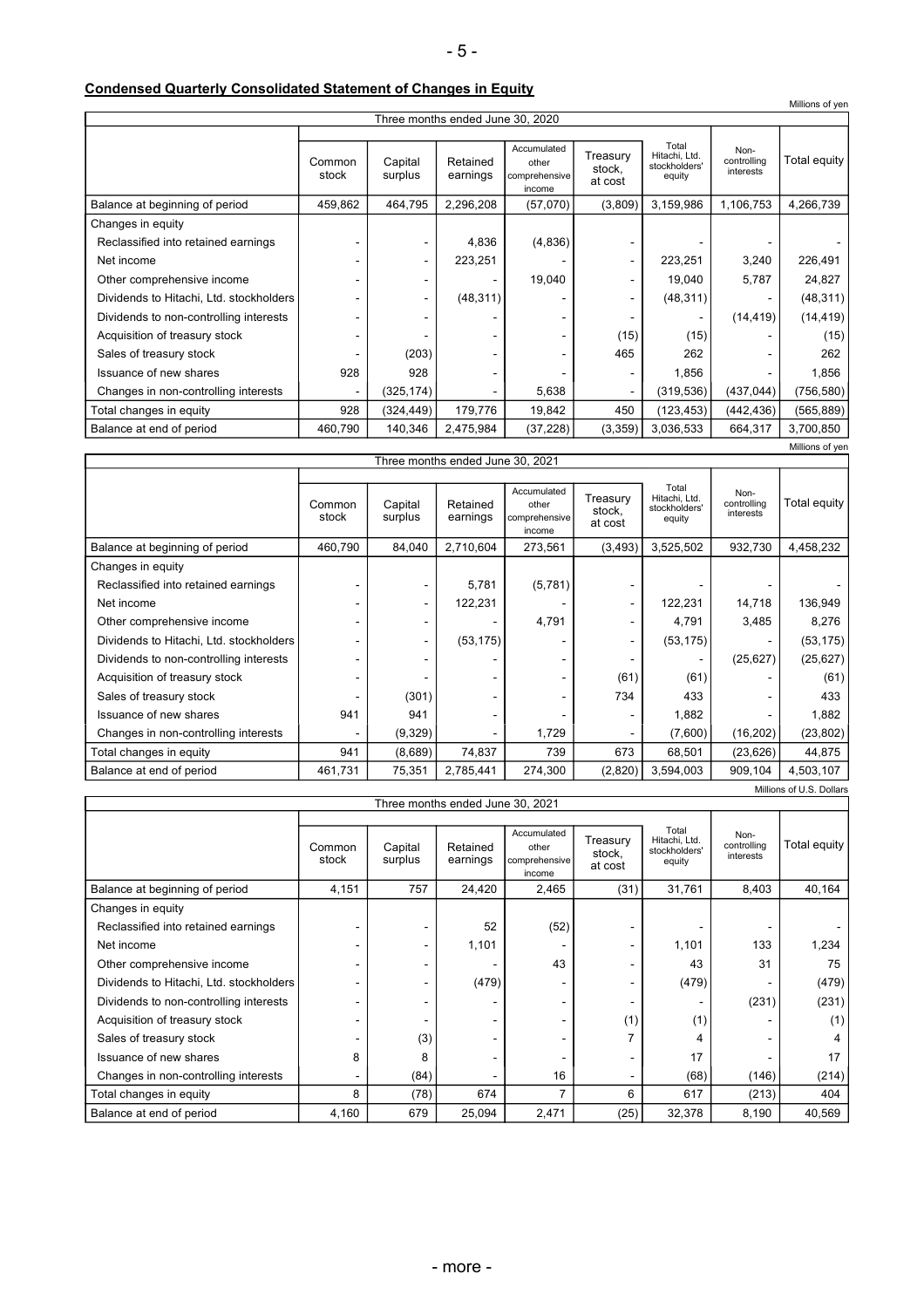# **Condensed Quarterly Consolidated Statement of Cash Flows**

| Millions of<br>Millions of yen<br>U.S. Dollars<br>$(B)-(A)$<br>2021<br>2020 (A)<br>2021 (B)<br>Cash flows from operating activities<br>1,234<br>Net Income<br>226,491<br>136,949<br>(89, 542)<br>Adjustments to reconcile net income to net cash provided by operating<br>activities<br>Depreciation and amortization<br>98,449<br>130,929<br>1,180<br>32,480<br>338<br>1,341<br>1,003<br>12<br>Impairment losses<br>Income taxes<br>112,881<br>29,906<br>(82, 975)<br>269<br>Share of (profits) losses of investments accounted for using the equity<br>(11, 537)<br>(11, 880)<br>(343)<br>(107)<br>method<br>Financial income and expenses<br>(1, 418)<br>(723)<br>695<br>(7)<br>(281, 651)<br>(36, 714)<br>244,937<br>(331)<br>Net (gain) loss on business reorganization and others<br>(Gain) loss on sale of property, plant and equipment<br>(2,857)<br>1,646<br>4,503<br>15<br>Change in trade receivables and contract assets<br>422,176<br>307,535<br>(114, 641)<br>2,771<br>(128, 435)<br>(154, 561)<br>(26, 126)<br>(1, 392)<br>Change in inventories<br>(115, 321)<br>(17, 276)<br>98,045<br>(156)<br>Change in trade payables<br>(119, 227)<br>(142, 408)<br>(1, 283)<br>Change in accrued expenses<br>(23, 181)<br>Change in retirement and severance benefits<br>(3,900)<br>(6, 275)<br>(2, 375)<br>(57)<br>Other<br>3,168<br>1,564<br>(1,604)<br>14<br>Subtotal<br>199,157<br>40,876<br>2,162<br>240,033<br>47<br>Interest received<br>3,273<br>5,257<br>1,984<br>5,585<br>5,546<br>(39)<br>50<br>Dividends received<br>(2,628)<br>(4, 429)<br>(7,057)<br>(64)<br>Interest paid<br>(49, 790)<br>(106, 708)<br>(56, 918)<br>Income taxes paid<br>(961)<br>Net cash provided by (used in) operating activities<br>153,796<br>137,071<br>(16, 725)<br>1,235<br>Cash flows from investing activities<br>(53, 135)<br>(66, 516)<br>(13, 381)<br>(599)<br>Purchase of property, plant and equipment<br>(30, 997)<br>(11, 145)<br>(279)<br>Purchase of intangible assets<br>(19, 852)<br>Proceeds from sale of property, plant and equipment, and intangible<br>10,900<br>477<br>102<br>assets<br>11,377<br>Purchase of investments in securities and other financial assets<br>(including investments in subsidiaries and investments accounted for<br>(23, 617)<br>(10, 901)<br>(98)<br>using the equity method)<br>12,716<br>Proceeds from sale of investments in securities and other financial<br>assets (including investments in subsidiaries and investments<br>612<br>accounted for using the equity method)<br>433,629<br>67,903<br>(365, 726)<br>9,532<br>12,548<br>199<br>Other<br>22,080<br>Net cash provided by (used in) investing activities<br>357,457<br>(7,054)<br>(364, 511)<br>(64)<br>Free cash flows<br>511,253<br>130,017<br>(381, 236)<br>1,171<br>Cash flows from financing activities<br>1,044,031<br>145,747<br>(898, 284)<br>1,313<br>Change in short-term debt, net<br>Proceeds from long-term debt<br>5,011<br>19,017<br>14,006<br>171<br>Payments on long-term debt<br>(33, 156)<br>(52, 619)<br>(474)<br>(19, 463)<br>(48, 367)<br>(4,866)<br>(480)<br>Dividends paid to Hitachi, Ltd. stockholders<br>(53, 233)<br>(12,096)<br>(26, 979)<br>(14, 883)<br>(243)<br>Dividends paid to non-controlling interests<br>Acquisition of common stock for treasury<br>(15)<br>(61)<br>(46)<br>(1)<br>Proceeds from sales of treasury stock<br>262<br>433<br>171<br>4<br>Purchase of shares of consolidated subsidiaries from non-controlling<br>(428, 972)<br>(195)<br>interests<br>(21, 607)<br>407,365<br>Other<br>(17)<br>17<br>Net cash provided by (used in) financing activities<br>526,681<br>10,698<br>(515, 983)<br>96<br>818<br>5,388<br>4,570<br>49<br>Effect of exchange rate changes on cash and cash equivalents<br>1,038,752<br>1,316<br>Change in cash and cash equivalents<br>146,103<br>(892, 649)<br>812,331<br>1,015,886<br>203,555<br>9,152<br>Cash and cash equivalents at beginning of period<br>1,851,083<br>1,161,989<br>(689, 094)<br>10,468<br>Cash and cash equivalents at end of period | Three months ended June 30 |  |  |  |
|--------------------------------------------------------------------------------------------------------------------------------------------------------------------------------------------------------------------------------------------------------------------------------------------------------------------------------------------------------------------------------------------------------------------------------------------------------------------------------------------------------------------------------------------------------------------------------------------------------------------------------------------------------------------------------------------------------------------------------------------------------------------------------------------------------------------------------------------------------------------------------------------------------------------------------------------------------------------------------------------------------------------------------------------------------------------------------------------------------------------------------------------------------------------------------------------------------------------------------------------------------------------------------------------------------------------------------------------------------------------------------------------------------------------------------------------------------------------------------------------------------------------------------------------------------------------------------------------------------------------------------------------------------------------------------------------------------------------------------------------------------------------------------------------------------------------------------------------------------------------------------------------------------------------------------------------------------------------------------------------------------------------------------------------------------------------------------------------------------------------------------------------------------------------------------------------------------------------------------------------------------------------------------------------------------------------------------------------------------------------------------------------------------------------------------------------------------------------------------------------------------------------------------------------------------------------------------------------------------------------------------------------------------------------------------------------------------------------------------------------------------------------------------------------------------------------------------------------------------------------------------------------------------------------------------------------------------------------------------------------------------------------------------------------------------------------------------------------------------------------------------------------------------------------------------------------------------------------------------------------------------------------------------------------------------------------------------------------------------------------------------------------------------------------------------------------------------------------------------------------------------------------------------------------------------------------------------------------------------------------------------------------------------------------------------------------------------------------------------------------------------------------------------------------------------------------------------------------------------------------------------------------------------------------------------------------------------------------------------------------------------------------------------------------------------|----------------------------|--|--|--|
|                                                                                                                                                                                                                                                                                                                                                                                                                                                                                                                                                                                                                                                                                                                                                                                                                                                                                                                                                                                                                                                                                                                                                                                                                                                                                                                                                                                                                                                                                                                                                                                                                                                                                                                                                                                                                                                                                                                                                                                                                                                                                                                                                                                                                                                                                                                                                                                                                                                                                                                                                                                                                                                                                                                                                                                                                                                                                                                                                                                                                                                                                                                                                                                                                                                                                                                                                                                                                                                                                                                                                                                                                                                                                                                                                                                                                                                                                                                                                                                                                                                        |                            |  |  |  |
|                                                                                                                                                                                                                                                                                                                                                                                                                                                                                                                                                                                                                                                                                                                                                                                                                                                                                                                                                                                                                                                                                                                                                                                                                                                                                                                                                                                                                                                                                                                                                                                                                                                                                                                                                                                                                                                                                                                                                                                                                                                                                                                                                                                                                                                                                                                                                                                                                                                                                                                                                                                                                                                                                                                                                                                                                                                                                                                                                                                                                                                                                                                                                                                                                                                                                                                                                                                                                                                                                                                                                                                                                                                                                                                                                                                                                                                                                                                                                                                                                                                        |                            |  |  |  |
|                                                                                                                                                                                                                                                                                                                                                                                                                                                                                                                                                                                                                                                                                                                                                                                                                                                                                                                                                                                                                                                                                                                                                                                                                                                                                                                                                                                                                                                                                                                                                                                                                                                                                                                                                                                                                                                                                                                                                                                                                                                                                                                                                                                                                                                                                                                                                                                                                                                                                                                                                                                                                                                                                                                                                                                                                                                                                                                                                                                                                                                                                                                                                                                                                                                                                                                                                                                                                                                                                                                                                                                                                                                                                                                                                                                                                                                                                                                                                                                                                                                        |                            |  |  |  |
|                                                                                                                                                                                                                                                                                                                                                                                                                                                                                                                                                                                                                                                                                                                                                                                                                                                                                                                                                                                                                                                                                                                                                                                                                                                                                                                                                                                                                                                                                                                                                                                                                                                                                                                                                                                                                                                                                                                                                                                                                                                                                                                                                                                                                                                                                                                                                                                                                                                                                                                                                                                                                                                                                                                                                                                                                                                                                                                                                                                                                                                                                                                                                                                                                                                                                                                                                                                                                                                                                                                                                                                                                                                                                                                                                                                                                                                                                                                                                                                                                                                        |                            |  |  |  |
|                                                                                                                                                                                                                                                                                                                                                                                                                                                                                                                                                                                                                                                                                                                                                                                                                                                                                                                                                                                                                                                                                                                                                                                                                                                                                                                                                                                                                                                                                                                                                                                                                                                                                                                                                                                                                                                                                                                                                                                                                                                                                                                                                                                                                                                                                                                                                                                                                                                                                                                                                                                                                                                                                                                                                                                                                                                                                                                                                                                                                                                                                                                                                                                                                                                                                                                                                                                                                                                                                                                                                                                                                                                                                                                                                                                                                                                                                                                                                                                                                                                        |                            |  |  |  |
|                                                                                                                                                                                                                                                                                                                                                                                                                                                                                                                                                                                                                                                                                                                                                                                                                                                                                                                                                                                                                                                                                                                                                                                                                                                                                                                                                                                                                                                                                                                                                                                                                                                                                                                                                                                                                                                                                                                                                                                                                                                                                                                                                                                                                                                                                                                                                                                                                                                                                                                                                                                                                                                                                                                                                                                                                                                                                                                                                                                                                                                                                                                                                                                                                                                                                                                                                                                                                                                                                                                                                                                                                                                                                                                                                                                                                                                                                                                                                                                                                                                        |                            |  |  |  |
|                                                                                                                                                                                                                                                                                                                                                                                                                                                                                                                                                                                                                                                                                                                                                                                                                                                                                                                                                                                                                                                                                                                                                                                                                                                                                                                                                                                                                                                                                                                                                                                                                                                                                                                                                                                                                                                                                                                                                                                                                                                                                                                                                                                                                                                                                                                                                                                                                                                                                                                                                                                                                                                                                                                                                                                                                                                                                                                                                                                                                                                                                                                                                                                                                                                                                                                                                                                                                                                                                                                                                                                                                                                                                                                                                                                                                                                                                                                                                                                                                                                        |                            |  |  |  |
|                                                                                                                                                                                                                                                                                                                                                                                                                                                                                                                                                                                                                                                                                                                                                                                                                                                                                                                                                                                                                                                                                                                                                                                                                                                                                                                                                                                                                                                                                                                                                                                                                                                                                                                                                                                                                                                                                                                                                                                                                                                                                                                                                                                                                                                                                                                                                                                                                                                                                                                                                                                                                                                                                                                                                                                                                                                                                                                                                                                                                                                                                                                                                                                                                                                                                                                                                                                                                                                                                                                                                                                                                                                                                                                                                                                                                                                                                                                                                                                                                                                        |                            |  |  |  |
|                                                                                                                                                                                                                                                                                                                                                                                                                                                                                                                                                                                                                                                                                                                                                                                                                                                                                                                                                                                                                                                                                                                                                                                                                                                                                                                                                                                                                                                                                                                                                                                                                                                                                                                                                                                                                                                                                                                                                                                                                                                                                                                                                                                                                                                                                                                                                                                                                                                                                                                                                                                                                                                                                                                                                                                                                                                                                                                                                                                                                                                                                                                                                                                                                                                                                                                                                                                                                                                                                                                                                                                                                                                                                                                                                                                                                                                                                                                                                                                                                                                        |                            |  |  |  |
|                                                                                                                                                                                                                                                                                                                                                                                                                                                                                                                                                                                                                                                                                                                                                                                                                                                                                                                                                                                                                                                                                                                                                                                                                                                                                                                                                                                                                                                                                                                                                                                                                                                                                                                                                                                                                                                                                                                                                                                                                                                                                                                                                                                                                                                                                                                                                                                                                                                                                                                                                                                                                                                                                                                                                                                                                                                                                                                                                                                                                                                                                                                                                                                                                                                                                                                                                                                                                                                                                                                                                                                                                                                                                                                                                                                                                                                                                                                                                                                                                                                        |                            |  |  |  |
|                                                                                                                                                                                                                                                                                                                                                                                                                                                                                                                                                                                                                                                                                                                                                                                                                                                                                                                                                                                                                                                                                                                                                                                                                                                                                                                                                                                                                                                                                                                                                                                                                                                                                                                                                                                                                                                                                                                                                                                                                                                                                                                                                                                                                                                                                                                                                                                                                                                                                                                                                                                                                                                                                                                                                                                                                                                                                                                                                                                                                                                                                                                                                                                                                                                                                                                                                                                                                                                                                                                                                                                                                                                                                                                                                                                                                                                                                                                                                                                                                                                        |                            |  |  |  |
|                                                                                                                                                                                                                                                                                                                                                                                                                                                                                                                                                                                                                                                                                                                                                                                                                                                                                                                                                                                                                                                                                                                                                                                                                                                                                                                                                                                                                                                                                                                                                                                                                                                                                                                                                                                                                                                                                                                                                                                                                                                                                                                                                                                                                                                                                                                                                                                                                                                                                                                                                                                                                                                                                                                                                                                                                                                                                                                                                                                                                                                                                                                                                                                                                                                                                                                                                                                                                                                                                                                                                                                                                                                                                                                                                                                                                                                                                                                                                                                                                                                        |                            |  |  |  |
|                                                                                                                                                                                                                                                                                                                                                                                                                                                                                                                                                                                                                                                                                                                                                                                                                                                                                                                                                                                                                                                                                                                                                                                                                                                                                                                                                                                                                                                                                                                                                                                                                                                                                                                                                                                                                                                                                                                                                                                                                                                                                                                                                                                                                                                                                                                                                                                                                                                                                                                                                                                                                                                                                                                                                                                                                                                                                                                                                                                                                                                                                                                                                                                                                                                                                                                                                                                                                                                                                                                                                                                                                                                                                                                                                                                                                                                                                                                                                                                                                                                        |                            |  |  |  |
|                                                                                                                                                                                                                                                                                                                                                                                                                                                                                                                                                                                                                                                                                                                                                                                                                                                                                                                                                                                                                                                                                                                                                                                                                                                                                                                                                                                                                                                                                                                                                                                                                                                                                                                                                                                                                                                                                                                                                                                                                                                                                                                                                                                                                                                                                                                                                                                                                                                                                                                                                                                                                                                                                                                                                                                                                                                                                                                                                                                                                                                                                                                                                                                                                                                                                                                                                                                                                                                                                                                                                                                                                                                                                                                                                                                                                                                                                                                                                                                                                                                        |                            |  |  |  |
|                                                                                                                                                                                                                                                                                                                                                                                                                                                                                                                                                                                                                                                                                                                                                                                                                                                                                                                                                                                                                                                                                                                                                                                                                                                                                                                                                                                                                                                                                                                                                                                                                                                                                                                                                                                                                                                                                                                                                                                                                                                                                                                                                                                                                                                                                                                                                                                                                                                                                                                                                                                                                                                                                                                                                                                                                                                                                                                                                                                                                                                                                                                                                                                                                                                                                                                                                                                                                                                                                                                                                                                                                                                                                                                                                                                                                                                                                                                                                                                                                                                        |                            |  |  |  |
|                                                                                                                                                                                                                                                                                                                                                                                                                                                                                                                                                                                                                                                                                                                                                                                                                                                                                                                                                                                                                                                                                                                                                                                                                                                                                                                                                                                                                                                                                                                                                                                                                                                                                                                                                                                                                                                                                                                                                                                                                                                                                                                                                                                                                                                                                                                                                                                                                                                                                                                                                                                                                                                                                                                                                                                                                                                                                                                                                                                                                                                                                                                                                                                                                                                                                                                                                                                                                                                                                                                                                                                                                                                                                                                                                                                                                                                                                                                                                                                                                                                        |                            |  |  |  |
|                                                                                                                                                                                                                                                                                                                                                                                                                                                                                                                                                                                                                                                                                                                                                                                                                                                                                                                                                                                                                                                                                                                                                                                                                                                                                                                                                                                                                                                                                                                                                                                                                                                                                                                                                                                                                                                                                                                                                                                                                                                                                                                                                                                                                                                                                                                                                                                                                                                                                                                                                                                                                                                                                                                                                                                                                                                                                                                                                                                                                                                                                                                                                                                                                                                                                                                                                                                                                                                                                                                                                                                                                                                                                                                                                                                                                                                                                                                                                                                                                                                        |                            |  |  |  |
|                                                                                                                                                                                                                                                                                                                                                                                                                                                                                                                                                                                                                                                                                                                                                                                                                                                                                                                                                                                                                                                                                                                                                                                                                                                                                                                                                                                                                                                                                                                                                                                                                                                                                                                                                                                                                                                                                                                                                                                                                                                                                                                                                                                                                                                                                                                                                                                                                                                                                                                                                                                                                                                                                                                                                                                                                                                                                                                                                                                                                                                                                                                                                                                                                                                                                                                                                                                                                                                                                                                                                                                                                                                                                                                                                                                                                                                                                                                                                                                                                                                        |                            |  |  |  |
|                                                                                                                                                                                                                                                                                                                                                                                                                                                                                                                                                                                                                                                                                                                                                                                                                                                                                                                                                                                                                                                                                                                                                                                                                                                                                                                                                                                                                                                                                                                                                                                                                                                                                                                                                                                                                                                                                                                                                                                                                                                                                                                                                                                                                                                                                                                                                                                                                                                                                                                                                                                                                                                                                                                                                                                                                                                                                                                                                                                                                                                                                                                                                                                                                                                                                                                                                                                                                                                                                                                                                                                                                                                                                                                                                                                                                                                                                                                                                                                                                                                        |                            |  |  |  |
|                                                                                                                                                                                                                                                                                                                                                                                                                                                                                                                                                                                                                                                                                                                                                                                                                                                                                                                                                                                                                                                                                                                                                                                                                                                                                                                                                                                                                                                                                                                                                                                                                                                                                                                                                                                                                                                                                                                                                                                                                                                                                                                                                                                                                                                                                                                                                                                                                                                                                                                                                                                                                                                                                                                                                                                                                                                                                                                                                                                                                                                                                                                                                                                                                                                                                                                                                                                                                                                                                                                                                                                                                                                                                                                                                                                                                                                                                                                                                                                                                                                        |                            |  |  |  |
|                                                                                                                                                                                                                                                                                                                                                                                                                                                                                                                                                                                                                                                                                                                                                                                                                                                                                                                                                                                                                                                                                                                                                                                                                                                                                                                                                                                                                                                                                                                                                                                                                                                                                                                                                                                                                                                                                                                                                                                                                                                                                                                                                                                                                                                                                                                                                                                                                                                                                                                                                                                                                                                                                                                                                                                                                                                                                                                                                                                                                                                                                                                                                                                                                                                                                                                                                                                                                                                                                                                                                                                                                                                                                                                                                                                                                                                                                                                                                                                                                                                        |                            |  |  |  |
|                                                                                                                                                                                                                                                                                                                                                                                                                                                                                                                                                                                                                                                                                                                                                                                                                                                                                                                                                                                                                                                                                                                                                                                                                                                                                                                                                                                                                                                                                                                                                                                                                                                                                                                                                                                                                                                                                                                                                                                                                                                                                                                                                                                                                                                                                                                                                                                                                                                                                                                                                                                                                                                                                                                                                                                                                                                                                                                                                                                                                                                                                                                                                                                                                                                                                                                                                                                                                                                                                                                                                                                                                                                                                                                                                                                                                                                                                                                                                                                                                                                        |                            |  |  |  |
|                                                                                                                                                                                                                                                                                                                                                                                                                                                                                                                                                                                                                                                                                                                                                                                                                                                                                                                                                                                                                                                                                                                                                                                                                                                                                                                                                                                                                                                                                                                                                                                                                                                                                                                                                                                                                                                                                                                                                                                                                                                                                                                                                                                                                                                                                                                                                                                                                                                                                                                                                                                                                                                                                                                                                                                                                                                                                                                                                                                                                                                                                                                                                                                                                                                                                                                                                                                                                                                                                                                                                                                                                                                                                                                                                                                                                                                                                                                                                                                                                                                        |                            |  |  |  |
|                                                                                                                                                                                                                                                                                                                                                                                                                                                                                                                                                                                                                                                                                                                                                                                                                                                                                                                                                                                                                                                                                                                                                                                                                                                                                                                                                                                                                                                                                                                                                                                                                                                                                                                                                                                                                                                                                                                                                                                                                                                                                                                                                                                                                                                                                                                                                                                                                                                                                                                                                                                                                                                                                                                                                                                                                                                                                                                                                                                                                                                                                                                                                                                                                                                                                                                                                                                                                                                                                                                                                                                                                                                                                                                                                                                                                                                                                                                                                                                                                                                        |                            |  |  |  |
|                                                                                                                                                                                                                                                                                                                                                                                                                                                                                                                                                                                                                                                                                                                                                                                                                                                                                                                                                                                                                                                                                                                                                                                                                                                                                                                                                                                                                                                                                                                                                                                                                                                                                                                                                                                                                                                                                                                                                                                                                                                                                                                                                                                                                                                                                                                                                                                                                                                                                                                                                                                                                                                                                                                                                                                                                                                                                                                                                                                                                                                                                                                                                                                                                                                                                                                                                                                                                                                                                                                                                                                                                                                                                                                                                                                                                                                                                                                                                                                                                                                        |                            |  |  |  |
|                                                                                                                                                                                                                                                                                                                                                                                                                                                                                                                                                                                                                                                                                                                                                                                                                                                                                                                                                                                                                                                                                                                                                                                                                                                                                                                                                                                                                                                                                                                                                                                                                                                                                                                                                                                                                                                                                                                                                                                                                                                                                                                                                                                                                                                                                                                                                                                                                                                                                                                                                                                                                                                                                                                                                                                                                                                                                                                                                                                                                                                                                                                                                                                                                                                                                                                                                                                                                                                                                                                                                                                                                                                                                                                                                                                                                                                                                                                                                                                                                                                        |                            |  |  |  |
|                                                                                                                                                                                                                                                                                                                                                                                                                                                                                                                                                                                                                                                                                                                                                                                                                                                                                                                                                                                                                                                                                                                                                                                                                                                                                                                                                                                                                                                                                                                                                                                                                                                                                                                                                                                                                                                                                                                                                                                                                                                                                                                                                                                                                                                                                                                                                                                                                                                                                                                                                                                                                                                                                                                                                                                                                                                                                                                                                                                                                                                                                                                                                                                                                                                                                                                                                                                                                                                                                                                                                                                                                                                                                                                                                                                                                                                                                                                                                                                                                                                        |                            |  |  |  |
|                                                                                                                                                                                                                                                                                                                                                                                                                                                                                                                                                                                                                                                                                                                                                                                                                                                                                                                                                                                                                                                                                                                                                                                                                                                                                                                                                                                                                                                                                                                                                                                                                                                                                                                                                                                                                                                                                                                                                                                                                                                                                                                                                                                                                                                                                                                                                                                                                                                                                                                                                                                                                                                                                                                                                                                                                                                                                                                                                                                                                                                                                                                                                                                                                                                                                                                                                                                                                                                                                                                                                                                                                                                                                                                                                                                                                                                                                                                                                                                                                                                        |                            |  |  |  |
|                                                                                                                                                                                                                                                                                                                                                                                                                                                                                                                                                                                                                                                                                                                                                                                                                                                                                                                                                                                                                                                                                                                                                                                                                                                                                                                                                                                                                                                                                                                                                                                                                                                                                                                                                                                                                                                                                                                                                                                                                                                                                                                                                                                                                                                                                                                                                                                                                                                                                                                                                                                                                                                                                                                                                                                                                                                                                                                                                                                                                                                                                                                                                                                                                                                                                                                                                                                                                                                                                                                                                                                                                                                                                                                                                                                                                                                                                                                                                                                                                                                        |                            |  |  |  |
|                                                                                                                                                                                                                                                                                                                                                                                                                                                                                                                                                                                                                                                                                                                                                                                                                                                                                                                                                                                                                                                                                                                                                                                                                                                                                                                                                                                                                                                                                                                                                                                                                                                                                                                                                                                                                                                                                                                                                                                                                                                                                                                                                                                                                                                                                                                                                                                                                                                                                                                                                                                                                                                                                                                                                                                                                                                                                                                                                                                                                                                                                                                                                                                                                                                                                                                                                                                                                                                                                                                                                                                                                                                                                                                                                                                                                                                                                                                                                                                                                                                        |                            |  |  |  |
|                                                                                                                                                                                                                                                                                                                                                                                                                                                                                                                                                                                                                                                                                                                                                                                                                                                                                                                                                                                                                                                                                                                                                                                                                                                                                                                                                                                                                                                                                                                                                                                                                                                                                                                                                                                                                                                                                                                                                                                                                                                                                                                                                                                                                                                                                                                                                                                                                                                                                                                                                                                                                                                                                                                                                                                                                                                                                                                                                                                                                                                                                                                                                                                                                                                                                                                                                                                                                                                                                                                                                                                                                                                                                                                                                                                                                                                                                                                                                                                                                                                        |                            |  |  |  |
|                                                                                                                                                                                                                                                                                                                                                                                                                                                                                                                                                                                                                                                                                                                                                                                                                                                                                                                                                                                                                                                                                                                                                                                                                                                                                                                                                                                                                                                                                                                                                                                                                                                                                                                                                                                                                                                                                                                                                                                                                                                                                                                                                                                                                                                                                                                                                                                                                                                                                                                                                                                                                                                                                                                                                                                                                                                                                                                                                                                                                                                                                                                                                                                                                                                                                                                                                                                                                                                                                                                                                                                                                                                                                                                                                                                                                                                                                                                                                                                                                                                        |                            |  |  |  |
|                                                                                                                                                                                                                                                                                                                                                                                                                                                                                                                                                                                                                                                                                                                                                                                                                                                                                                                                                                                                                                                                                                                                                                                                                                                                                                                                                                                                                                                                                                                                                                                                                                                                                                                                                                                                                                                                                                                                                                                                                                                                                                                                                                                                                                                                                                                                                                                                                                                                                                                                                                                                                                                                                                                                                                                                                                                                                                                                                                                                                                                                                                                                                                                                                                                                                                                                                                                                                                                                                                                                                                                                                                                                                                                                                                                                                                                                                                                                                                                                                                                        |                            |  |  |  |
|                                                                                                                                                                                                                                                                                                                                                                                                                                                                                                                                                                                                                                                                                                                                                                                                                                                                                                                                                                                                                                                                                                                                                                                                                                                                                                                                                                                                                                                                                                                                                                                                                                                                                                                                                                                                                                                                                                                                                                                                                                                                                                                                                                                                                                                                                                                                                                                                                                                                                                                                                                                                                                                                                                                                                                                                                                                                                                                                                                                                                                                                                                                                                                                                                                                                                                                                                                                                                                                                                                                                                                                                                                                                                                                                                                                                                                                                                                                                                                                                                                                        |                            |  |  |  |
|                                                                                                                                                                                                                                                                                                                                                                                                                                                                                                                                                                                                                                                                                                                                                                                                                                                                                                                                                                                                                                                                                                                                                                                                                                                                                                                                                                                                                                                                                                                                                                                                                                                                                                                                                                                                                                                                                                                                                                                                                                                                                                                                                                                                                                                                                                                                                                                                                                                                                                                                                                                                                                                                                                                                                                                                                                                                                                                                                                                                                                                                                                                                                                                                                                                                                                                                                                                                                                                                                                                                                                                                                                                                                                                                                                                                                                                                                                                                                                                                                                                        |                            |  |  |  |
|                                                                                                                                                                                                                                                                                                                                                                                                                                                                                                                                                                                                                                                                                                                                                                                                                                                                                                                                                                                                                                                                                                                                                                                                                                                                                                                                                                                                                                                                                                                                                                                                                                                                                                                                                                                                                                                                                                                                                                                                                                                                                                                                                                                                                                                                                                                                                                                                                                                                                                                                                                                                                                                                                                                                                                                                                                                                                                                                                                                                                                                                                                                                                                                                                                                                                                                                                                                                                                                                                                                                                                                                                                                                                                                                                                                                                                                                                                                                                                                                                                                        |                            |  |  |  |
|                                                                                                                                                                                                                                                                                                                                                                                                                                                                                                                                                                                                                                                                                                                                                                                                                                                                                                                                                                                                                                                                                                                                                                                                                                                                                                                                                                                                                                                                                                                                                                                                                                                                                                                                                                                                                                                                                                                                                                                                                                                                                                                                                                                                                                                                                                                                                                                                                                                                                                                                                                                                                                                                                                                                                                                                                                                                                                                                                                                                                                                                                                                                                                                                                                                                                                                                                                                                                                                                                                                                                                                                                                                                                                                                                                                                                                                                                                                                                                                                                                                        |                            |  |  |  |
|                                                                                                                                                                                                                                                                                                                                                                                                                                                                                                                                                                                                                                                                                                                                                                                                                                                                                                                                                                                                                                                                                                                                                                                                                                                                                                                                                                                                                                                                                                                                                                                                                                                                                                                                                                                                                                                                                                                                                                                                                                                                                                                                                                                                                                                                                                                                                                                                                                                                                                                                                                                                                                                                                                                                                                                                                                                                                                                                                                                                                                                                                                                                                                                                                                                                                                                                                                                                                                                                                                                                                                                                                                                                                                                                                                                                                                                                                                                                                                                                                                                        |                            |  |  |  |
|                                                                                                                                                                                                                                                                                                                                                                                                                                                                                                                                                                                                                                                                                                                                                                                                                                                                                                                                                                                                                                                                                                                                                                                                                                                                                                                                                                                                                                                                                                                                                                                                                                                                                                                                                                                                                                                                                                                                                                                                                                                                                                                                                                                                                                                                                                                                                                                                                                                                                                                                                                                                                                                                                                                                                                                                                                                                                                                                                                                                                                                                                                                                                                                                                                                                                                                                                                                                                                                                                                                                                                                                                                                                                                                                                                                                                                                                                                                                                                                                                                                        |                            |  |  |  |
|                                                                                                                                                                                                                                                                                                                                                                                                                                                                                                                                                                                                                                                                                                                                                                                                                                                                                                                                                                                                                                                                                                                                                                                                                                                                                                                                                                                                                                                                                                                                                                                                                                                                                                                                                                                                                                                                                                                                                                                                                                                                                                                                                                                                                                                                                                                                                                                                                                                                                                                                                                                                                                                                                                                                                                                                                                                                                                                                                                                                                                                                                                                                                                                                                                                                                                                                                                                                                                                                                                                                                                                                                                                                                                                                                                                                                                                                                                                                                                                                                                                        |                            |  |  |  |
|                                                                                                                                                                                                                                                                                                                                                                                                                                                                                                                                                                                                                                                                                                                                                                                                                                                                                                                                                                                                                                                                                                                                                                                                                                                                                                                                                                                                                                                                                                                                                                                                                                                                                                                                                                                                                                                                                                                                                                                                                                                                                                                                                                                                                                                                                                                                                                                                                                                                                                                                                                                                                                                                                                                                                                                                                                                                                                                                                                                                                                                                                                                                                                                                                                                                                                                                                                                                                                                                                                                                                                                                                                                                                                                                                                                                                                                                                                                                                                                                                                                        |                            |  |  |  |
|                                                                                                                                                                                                                                                                                                                                                                                                                                                                                                                                                                                                                                                                                                                                                                                                                                                                                                                                                                                                                                                                                                                                                                                                                                                                                                                                                                                                                                                                                                                                                                                                                                                                                                                                                                                                                                                                                                                                                                                                                                                                                                                                                                                                                                                                                                                                                                                                                                                                                                                                                                                                                                                                                                                                                                                                                                                                                                                                                                                                                                                                                                                                                                                                                                                                                                                                                                                                                                                                                                                                                                                                                                                                                                                                                                                                                                                                                                                                                                                                                                                        |                            |  |  |  |
|                                                                                                                                                                                                                                                                                                                                                                                                                                                                                                                                                                                                                                                                                                                                                                                                                                                                                                                                                                                                                                                                                                                                                                                                                                                                                                                                                                                                                                                                                                                                                                                                                                                                                                                                                                                                                                                                                                                                                                                                                                                                                                                                                                                                                                                                                                                                                                                                                                                                                                                                                                                                                                                                                                                                                                                                                                                                                                                                                                                                                                                                                                                                                                                                                                                                                                                                                                                                                                                                                                                                                                                                                                                                                                                                                                                                                                                                                                                                                                                                                                                        |                            |  |  |  |
|                                                                                                                                                                                                                                                                                                                                                                                                                                                                                                                                                                                                                                                                                                                                                                                                                                                                                                                                                                                                                                                                                                                                                                                                                                                                                                                                                                                                                                                                                                                                                                                                                                                                                                                                                                                                                                                                                                                                                                                                                                                                                                                                                                                                                                                                                                                                                                                                                                                                                                                                                                                                                                                                                                                                                                                                                                                                                                                                                                                                                                                                                                                                                                                                                                                                                                                                                                                                                                                                                                                                                                                                                                                                                                                                                                                                                                                                                                                                                                                                                                                        |                            |  |  |  |
|                                                                                                                                                                                                                                                                                                                                                                                                                                                                                                                                                                                                                                                                                                                                                                                                                                                                                                                                                                                                                                                                                                                                                                                                                                                                                                                                                                                                                                                                                                                                                                                                                                                                                                                                                                                                                                                                                                                                                                                                                                                                                                                                                                                                                                                                                                                                                                                                                                                                                                                                                                                                                                                                                                                                                                                                                                                                                                                                                                                                                                                                                                                                                                                                                                                                                                                                                                                                                                                                                                                                                                                                                                                                                                                                                                                                                                                                                                                                                                                                                                                        |                            |  |  |  |
|                                                                                                                                                                                                                                                                                                                                                                                                                                                                                                                                                                                                                                                                                                                                                                                                                                                                                                                                                                                                                                                                                                                                                                                                                                                                                                                                                                                                                                                                                                                                                                                                                                                                                                                                                                                                                                                                                                                                                                                                                                                                                                                                                                                                                                                                                                                                                                                                                                                                                                                                                                                                                                                                                                                                                                                                                                                                                                                                                                                                                                                                                                                                                                                                                                                                                                                                                                                                                                                                                                                                                                                                                                                                                                                                                                                                                                                                                                                                                                                                                                                        |                            |  |  |  |
|                                                                                                                                                                                                                                                                                                                                                                                                                                                                                                                                                                                                                                                                                                                                                                                                                                                                                                                                                                                                                                                                                                                                                                                                                                                                                                                                                                                                                                                                                                                                                                                                                                                                                                                                                                                                                                                                                                                                                                                                                                                                                                                                                                                                                                                                                                                                                                                                                                                                                                                                                                                                                                                                                                                                                                                                                                                                                                                                                                                                                                                                                                                                                                                                                                                                                                                                                                                                                                                                                                                                                                                                                                                                                                                                                                                                                                                                                                                                                                                                                                                        |                            |  |  |  |
|                                                                                                                                                                                                                                                                                                                                                                                                                                                                                                                                                                                                                                                                                                                                                                                                                                                                                                                                                                                                                                                                                                                                                                                                                                                                                                                                                                                                                                                                                                                                                                                                                                                                                                                                                                                                                                                                                                                                                                                                                                                                                                                                                                                                                                                                                                                                                                                                                                                                                                                                                                                                                                                                                                                                                                                                                                                                                                                                                                                                                                                                                                                                                                                                                                                                                                                                                                                                                                                                                                                                                                                                                                                                                                                                                                                                                                                                                                                                                                                                                                                        |                            |  |  |  |
|                                                                                                                                                                                                                                                                                                                                                                                                                                                                                                                                                                                                                                                                                                                                                                                                                                                                                                                                                                                                                                                                                                                                                                                                                                                                                                                                                                                                                                                                                                                                                                                                                                                                                                                                                                                                                                                                                                                                                                                                                                                                                                                                                                                                                                                                                                                                                                                                                                                                                                                                                                                                                                                                                                                                                                                                                                                                                                                                                                                                                                                                                                                                                                                                                                                                                                                                                                                                                                                                                                                                                                                                                                                                                                                                                                                                                                                                                                                                                                                                                                                        |                            |  |  |  |
|                                                                                                                                                                                                                                                                                                                                                                                                                                                                                                                                                                                                                                                                                                                                                                                                                                                                                                                                                                                                                                                                                                                                                                                                                                                                                                                                                                                                                                                                                                                                                                                                                                                                                                                                                                                                                                                                                                                                                                                                                                                                                                                                                                                                                                                                                                                                                                                                                                                                                                                                                                                                                                                                                                                                                                                                                                                                                                                                                                                                                                                                                                                                                                                                                                                                                                                                                                                                                                                                                                                                                                                                                                                                                                                                                                                                                                                                                                                                                                                                                                                        |                            |  |  |  |
|                                                                                                                                                                                                                                                                                                                                                                                                                                                                                                                                                                                                                                                                                                                                                                                                                                                                                                                                                                                                                                                                                                                                                                                                                                                                                                                                                                                                                                                                                                                                                                                                                                                                                                                                                                                                                                                                                                                                                                                                                                                                                                                                                                                                                                                                                                                                                                                                                                                                                                                                                                                                                                                                                                                                                                                                                                                                                                                                                                                                                                                                                                                                                                                                                                                                                                                                                                                                                                                                                                                                                                                                                                                                                                                                                                                                                                                                                                                                                                                                                                                        |                            |  |  |  |
|                                                                                                                                                                                                                                                                                                                                                                                                                                                                                                                                                                                                                                                                                                                                                                                                                                                                                                                                                                                                                                                                                                                                                                                                                                                                                                                                                                                                                                                                                                                                                                                                                                                                                                                                                                                                                                                                                                                                                                                                                                                                                                                                                                                                                                                                                                                                                                                                                                                                                                                                                                                                                                                                                                                                                                                                                                                                                                                                                                                                                                                                                                                                                                                                                                                                                                                                                                                                                                                                                                                                                                                                                                                                                                                                                                                                                                                                                                                                                                                                                                                        |                            |  |  |  |
|                                                                                                                                                                                                                                                                                                                                                                                                                                                                                                                                                                                                                                                                                                                                                                                                                                                                                                                                                                                                                                                                                                                                                                                                                                                                                                                                                                                                                                                                                                                                                                                                                                                                                                                                                                                                                                                                                                                                                                                                                                                                                                                                                                                                                                                                                                                                                                                                                                                                                                                                                                                                                                                                                                                                                                                                                                                                                                                                                                                                                                                                                                                                                                                                                                                                                                                                                                                                                                                                                                                                                                                                                                                                                                                                                                                                                                                                                                                                                                                                                                                        |                            |  |  |  |
|                                                                                                                                                                                                                                                                                                                                                                                                                                                                                                                                                                                                                                                                                                                                                                                                                                                                                                                                                                                                                                                                                                                                                                                                                                                                                                                                                                                                                                                                                                                                                                                                                                                                                                                                                                                                                                                                                                                                                                                                                                                                                                                                                                                                                                                                                                                                                                                                                                                                                                                                                                                                                                                                                                                                                                                                                                                                                                                                                                                                                                                                                                                                                                                                                                                                                                                                                                                                                                                                                                                                                                                                                                                                                                                                                                                                                                                                                                                                                                                                                                                        |                            |  |  |  |
|                                                                                                                                                                                                                                                                                                                                                                                                                                                                                                                                                                                                                                                                                                                                                                                                                                                                                                                                                                                                                                                                                                                                                                                                                                                                                                                                                                                                                                                                                                                                                                                                                                                                                                                                                                                                                                                                                                                                                                                                                                                                                                                                                                                                                                                                                                                                                                                                                                                                                                                                                                                                                                                                                                                                                                                                                                                                                                                                                                                                                                                                                                                                                                                                                                                                                                                                                                                                                                                                                                                                                                                                                                                                                                                                                                                                                                                                                                                                                                                                                                                        |                            |  |  |  |
|                                                                                                                                                                                                                                                                                                                                                                                                                                                                                                                                                                                                                                                                                                                                                                                                                                                                                                                                                                                                                                                                                                                                                                                                                                                                                                                                                                                                                                                                                                                                                                                                                                                                                                                                                                                                                                                                                                                                                                                                                                                                                                                                                                                                                                                                                                                                                                                                                                                                                                                                                                                                                                                                                                                                                                                                                                                                                                                                                                                                                                                                                                                                                                                                                                                                                                                                                                                                                                                                                                                                                                                                                                                                                                                                                                                                                                                                                                                                                                                                                                                        |                            |  |  |  |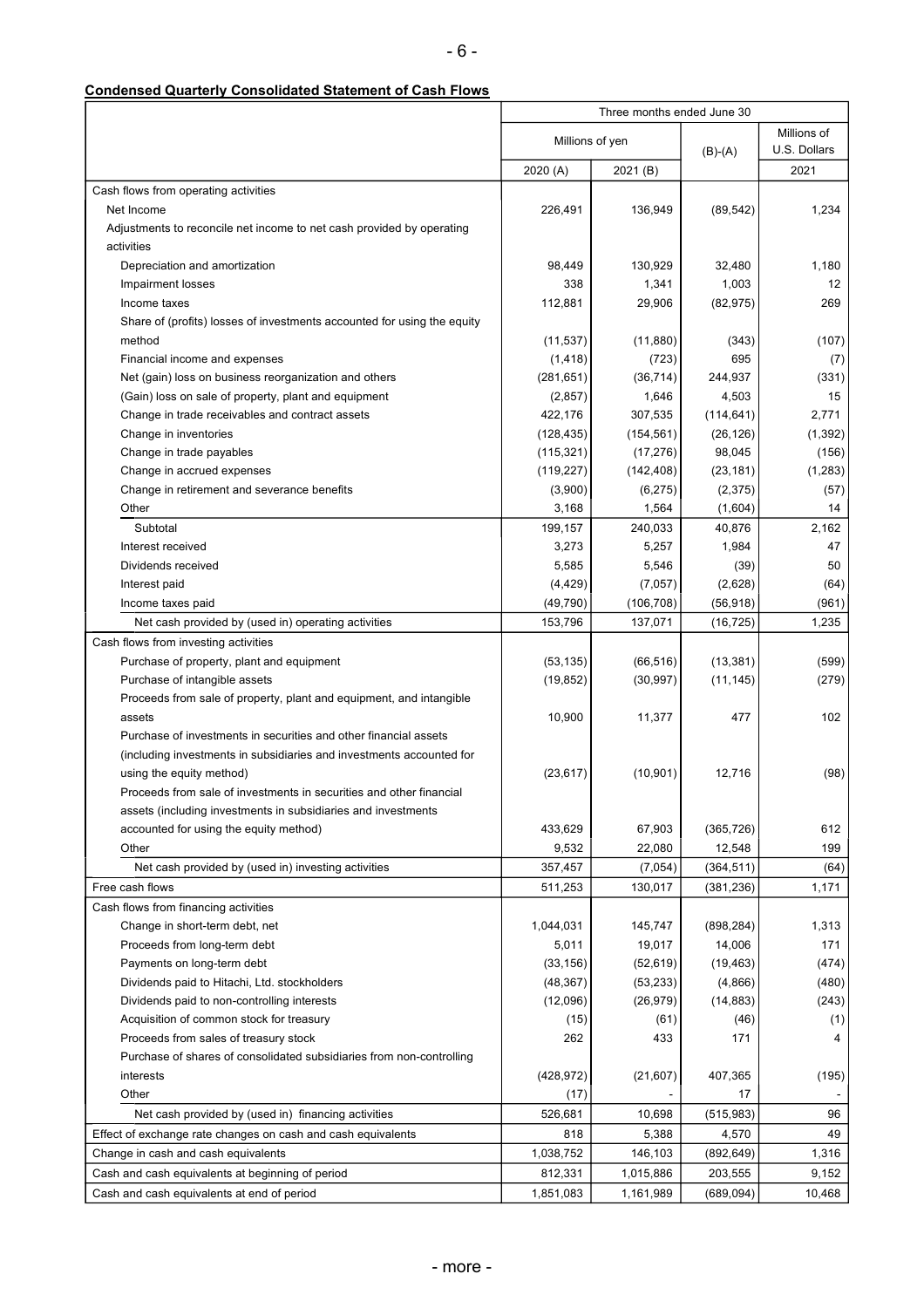#### **Segment Information (1) Business Segments**

|                                 |                    | Three months ended June 30 |                   |                             |
|---------------------------------|--------------------|----------------------------|-------------------|-----------------------------|
|                                 | Millions of yen    |                            | (B)/(A)<br>$(\%)$ | Millions of<br>U.S. dollars |
|                                 | 2020(A)            | 2021(B)                    |                   | 2021                        |
| IT                              | 430,186<br>25%     | 442,897<br>18%             | 103               | 3,990                       |
| Energy                          | 74,417<br>4%       | 336,115<br>13%             | 452               | 3,028                       |
| Industry                        | 165,856<br>9%      | 186,969<br>7%              | 113               | 1,684                       |
| Mobility                        | 248,242<br>14%     | 354,781<br>14%             | 143               | 3,196                       |
| Smart Life                      | 294,286<br>17%     | 266,592<br>11%             | 91                | 2,402                       |
| Automotive Systems              | 109,397<br>6%      | 382,587<br>15%             | 350               | 3,447                       |
| Hitachi Construction Machinery  | 170,157<br>10%     | 228,136<br>9%              | 134               | 2,055                       |
| Hitachi Metals                  | 154,773<br>9%      | 226,852<br>9%              | 147               | 2,044                       |
| Others                          | 98,589<br>6%       | 106,407<br>4%              | 108               | 959                         |
| Subtotal                        | 1,745,903<br>100%  | 2,531,336<br>100%          | 145               | 22,805                      |
| Corporate items & Eliminations  | (151, 626)         | (163, 899)                 |                   | (1, 477)                    |
| <b>Total Revenues</b>           | 1,594,277          | 2,367,437                  | 148               | 21,328                      |
| IT                              | 38,249<br>64%      | 43,600<br>33%              | 114               | 393                         |
| Energy                          | 2,065<br>3%        | (2, 490)<br>$(2\%)$        |                   | (22)                        |
| Industry                        | 1,788<br>3%        | 9,660<br>7%                | 540               | 87                          |
| Mobility                        | 19,189<br>32%      | 21,956<br>17%              | 114               | 198                         |
| Smart Life                      | 23,462<br>39%      | 20,234<br>16%              | 86                | 182                         |
| Automotive Systems              | (21, 630)<br>(36%) | 12,140<br>9%               |                   | 109                         |
| Hitachi Construction Machinery  | 2,672<br>4%        | 11,570<br>9%               | 433               | 104                         |
| <b>Hitachi Metals</b>           | (7, 275)<br>(12%)  | 8,533<br>7%                |                   | 77                          |
| Others                          | 1,602<br>3%        | 5,129<br>4%                | 320               | 46                          |
| Subtotal                        | 60,122<br>100%     | 130,332<br>100%            | 217               | 1,174                       |
| Corporate items & Eliminations  | (1,752)            | 151                        |                   | $\mathbf{1}$                |
| Total Adjusted operating income | 58,370             | 130,483                    | 224               | 1,176                       |
| $\sf IT$                        | 38,035<br>59%      | 44,122<br>28%              | 116               | 397                         |
| Energy                          | 3,073<br>5%        | (1,524)<br>(1%)            |                   | (14)                        |
| Industry                        | 4,415<br>7%        | 10,369<br>7%               | 235               | 93                          |
| Mobility                        | 20,011<br>31%      | 43,477<br>27%              | 217               | 392                         |
| Smart Life                      | 26,185<br>41%      | 26,342<br>17%              | 101               | 237                         |
| Automotive Systems              | (27, 964)<br>(44%) | 12,805<br>8%               |                   | 115                         |
| Hitachi Construction Machinery  | 2,429<br>4%        | 12,385<br>8%               | 510               | 112                         |
| Hitachi Metals                  | (6,699)<br>(10%)   | $\overline{4,641}$<br>3%   |                   | 42                          |
| Others                          | 4,413<br>7%        | $\overline{5,431}$<br>3%   | 123               | 49                          |
| Subtotal                        | 63,898<br>100%     | 158,048<br>100%            | 247               | 1,424                       |
| Corporate items & Eliminations  | 276,520            | 10,622                     |                   | 96                          |
| <b>Total EBIT</b>               | 340,418            | 168,670                    | 50                | 1,520                       |

Notes: 1. Revenues by business segment include intersegment transactions.

2. In January 2021, Hitachi Automotive Systems, Ltd., a consolidated subsidiary of the Company, integrated management with Keihin<br>Corporation, Showa Corporation, and Nissin Kogyo Co., Ltd and established Hitachi Astemo, Lt addition to the current five sectors which are the areas of focus of the Social Innovation Business, Hitachi Astemo, Ltd. was spun off from the Smart Life segment and positioned as a business alongside the five sectors. Also, with this change, swift decision-making will take place, forming structure that will achieve smooth integration and growth strategies, produce synergy and further accelerate the growth of the business. As a result, effective from April 1, 2021, the Automotive systems segment is identified as a separate reportable segment. Figures for the three months ended June 30, 2020 have been restated on the basis of the reclassification.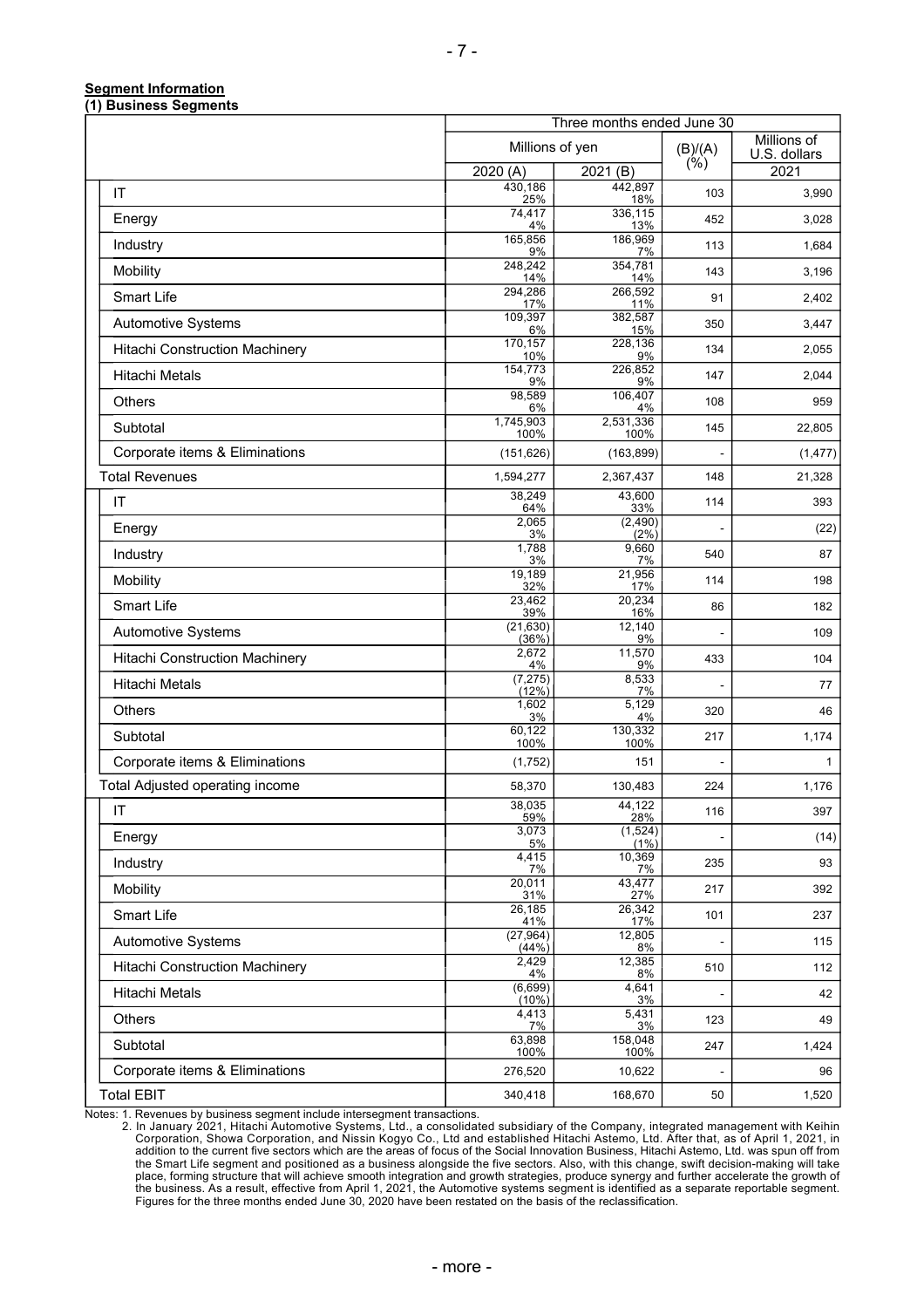## **(2) Revenues by Market**

|                            | Three months ended June 30 |                   |         |                             |  |  |
|----------------------------|----------------------------|-------------------|---------|-----------------------------|--|--|
|                            | Millions of yen            |                   | (B)/(A) | Millions of<br>U.S. dollars |  |  |
|                            | 2020(A)                    | 2021 (B)          | $(\%)$  | 2021                        |  |  |
| Japan                      | 818,003<br>51%             | 907,583<br>38%    | 111     | 8,176                       |  |  |
| Asia                       | 360,646<br>23%             | 621,482<br>26%    | 172     | 5,599                       |  |  |
| North America              | 182,205<br>12%             | 358,756<br>15%    | 197     | 3,232                       |  |  |
| Europe                     | 148,352<br>9%              | 307,285<br>13%    | 207     | 2,768                       |  |  |
| <b>Other Areas</b>         | 85,071<br>5%               | 172,331<br>8%     | 203     | 1,553                       |  |  |
| Overseas Revenues Subtotal | 776,274<br>49%             | 1,459,854<br>62%  | 188     | 13,152                      |  |  |
| <b>Total Revenues</b>      | 1,594,277<br>100%          | 2,367,437<br>100% | 148     | 21,328                      |  |  |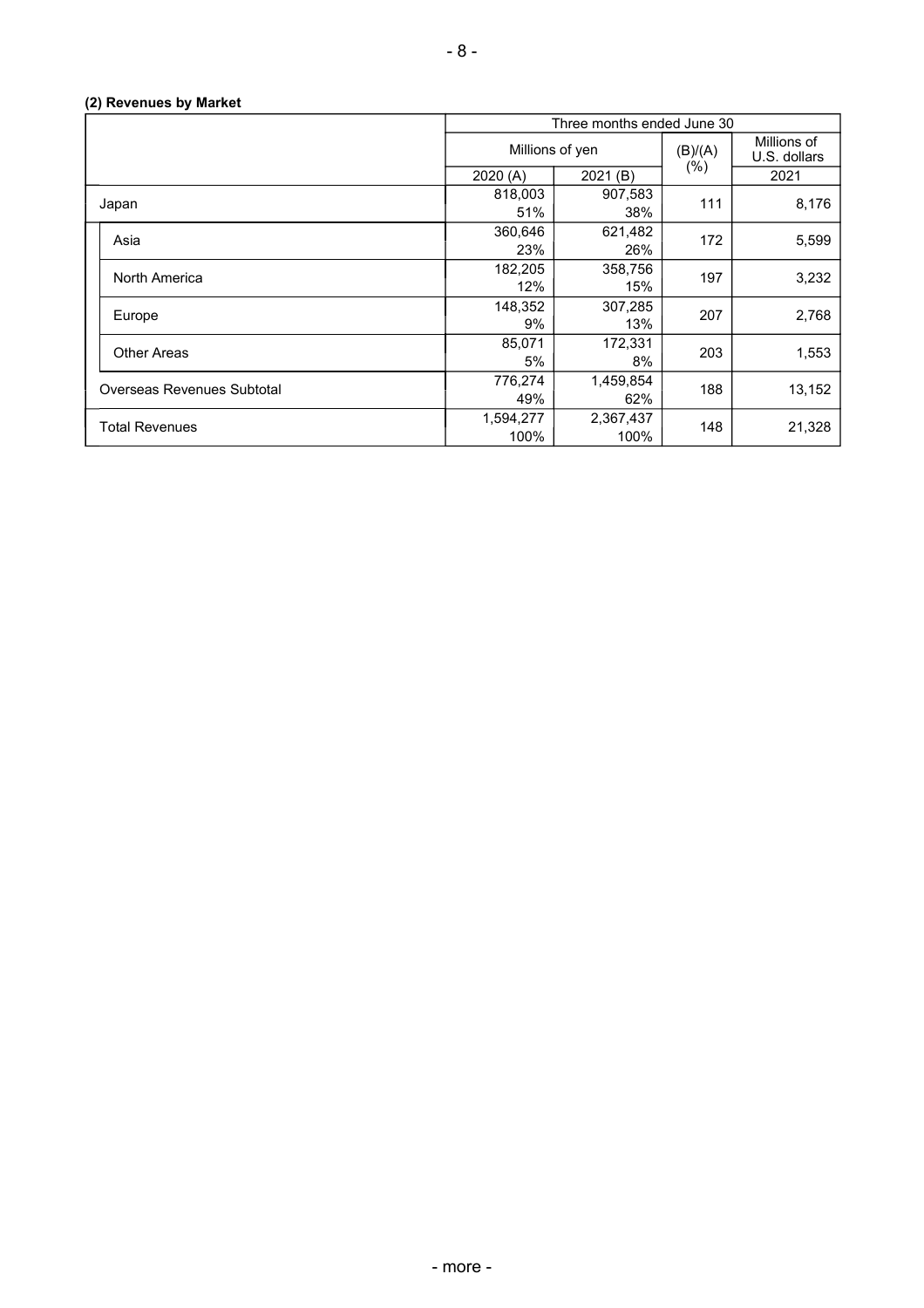## **Notes**

## **(1) Notes Regarding Going Concern**

Not applicable.

### **(2) Subsequent Events**

(a) Acquisition of GlobalLogic Inc.

On March 31, 2021, the Company decided to acquire GlobalLogic Inc. (hereinafter "GlobalLogic"), a leading U.S.-headquartered digital engineering service company, in order to strengthen the digital portfolio of "Lumada" and the definitive agreement was signed among Hitachi Global Digital Holdings Corporation (hereinafter "HGDH") which is a subsidiary located in the U.S., MergeCo H Global Inc. which was established by HGDH for the acquisition and GlobalLogic Worldwide Holdings, Inc. (hereinafter "GlobalLogic Worldwide Holdings") which is the parent company of GlobalLogic. On July 13, 2021, HGDH has acquired 100% of the outstanding shares of GlobalLogic Worldwide Holdings, and GlobalLogic Worldwide Holdings and GlobalLogic have become wholly owned subsidiaries of the Company based on the agreement.

Please refer to the News Release "Hitachi Completes Acquisition of GlobalLogic" announced on July 14, 2021, for detailed information.

### (b) Other

To implement the growth investments necessary to strengthen and expand the Social Innovation Business globally, the Company issued Commercial paper at a total issue price of 100,000 million yen in July 2021. Also, the Company borrowed money totaling 500,000 million yen from several financial institutions in July 2021. All interest rates reflect market interest rates and maturities are within one year. There are no collateral or other important riders.